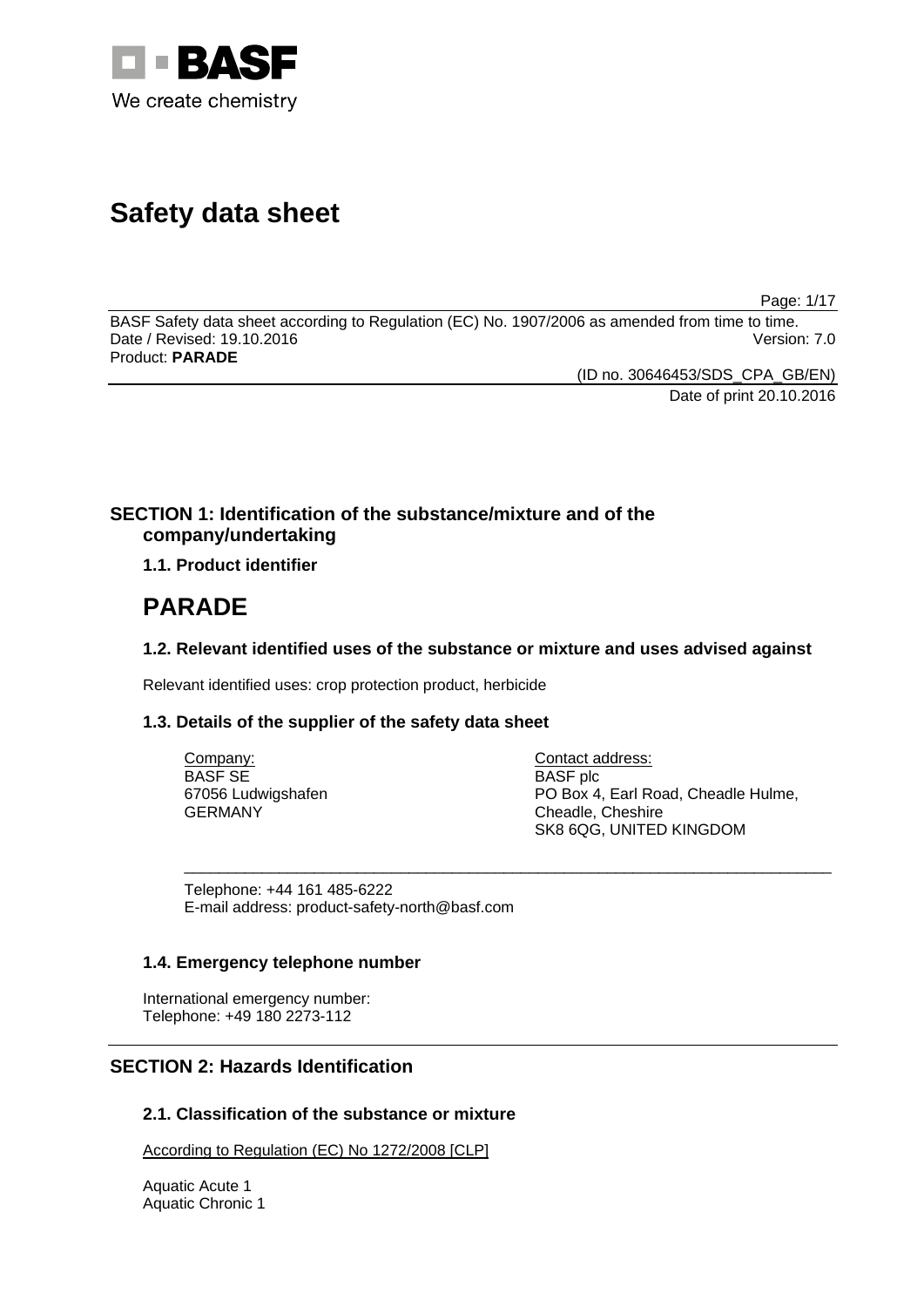Page: 2/17

BASF Safety data sheet according to Regulation (EC) No. 1907/2006 as amended from time to time. Date / Revised: 19.10.2016 Version: 7.0 Product: **PARADE** 

> (ID no. 30646453/SDS\_CPA\_GB/EN) Date of print 20.10.2016

### H410, EUH401

For the classifications not written out in full in this section the full text can be found in section 16.

# **2.2. Label elements**

Globally Harmonized System (GHS) in accordance with UK regulations.

Pictogram:



Signal Word: Warning

Hazard Statement: H410 Very toxic to aquatic life with long lasting effects. EUH401 To avoid risks to human health and the environment, comply with the instructions for use.

Precautionary Statements (Response): P391 Collect spillage.

Labeling of special preparations (GHS): EUH208: May produce an allergic reaction. Contains: PENDIMETHALIN, 1,2-BENZISOTHIAZOL-3(2H)-ONE

# **2.3. Other hazards**

According to Regulation (EC) No 1272/2008 [CLP]

See section 12 - Results of PBT and vPvB assessment.

If applicable information is provided in this section on other hazards which do not result in classification but which may contribute to the overall hazards of the substance or mixture.

# **SECTION 3: Composition/Information on Ingredients**

# **3.1. Substances**

Not applicable

### **3.2. Mixtures**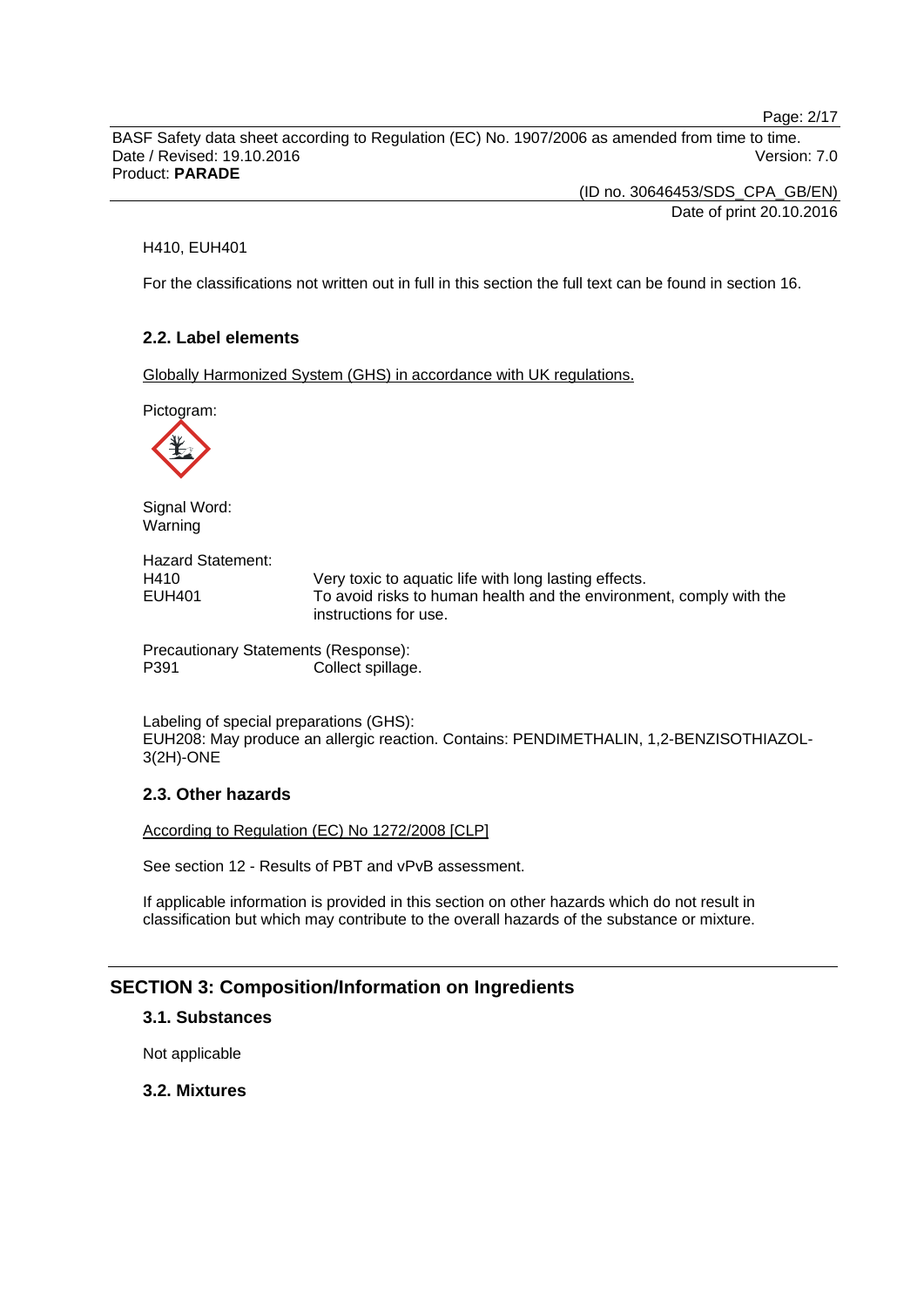Page: 3/17

BASF Safety data sheet according to Regulation (EC) No. 1907/2006 as amended from time to time. Date / Revised: 19.10.2016 Version: 7.0 Product: **PARADE** 

(ID no. 30646453/SDS\_CPA\_GB/EN)

Date of print 20.10.2016

#### Chemical nature

crop protection product, herbicide, suspension concentrate (SC)

Hazardous ingredients (GHS) according to Regulation (EC) No. 1272/2008

pendimethalin (ISO); N-(1-ethylpropyl)-2,6-dinitro-3,4-xylidine Content (W/W): 28.8 % CAS Number: 40487-42-1 EC-Number: 254-938-2 INDEX-Number: 609-042-00-X Skin Sens. 1 Aquatic Acute 1 Aquatic Chronic 1 H317, H400, H410

> Differing classification according to current knowledge and the criteria given in Annex I of Regulation (EC) No. 1272/2008 Skin Sens. 1B Aquatic Acute 1 Aquatic Chronic 1 H317, H400, H410

picolinafen (ISO); 2-Pyridinecarboxamide, N-(4-fluorophenyl)-6-[3-(trifluoromethyl)phenoxy]- Content (W/W): 1.4 % CAS Number: 137641-05-5 Aquatic Acute 1 Aquatic Chronic 1 H400, H410

1,2-benzisothiazol-3(2H)-one; 1,2-benzisothiazolin-3-one

Content (W/W):  $< 0.05$  % CAS Number: 2634-33-5 EC-Number: 220-120-9 INDEX-Number: 613-088-00-6 Acute Tox. 4 (oral) Skin Corr./Irrit. 2 Eye Dam./Irrit. 1 Skin Sens. 1 Aquatic Acute 1 M-factor acute: 10 H318, H315, H302, H317, H400

Specific concentration limit: Skin Sens. 1: >= 0.05 %

Propane-1,2-diol Content (W/W): < 10 % CAS Number: 57-55-6 EC-Number: 200-338-0 REACH registration number: 01- 2119456809-23

Silicon dioxide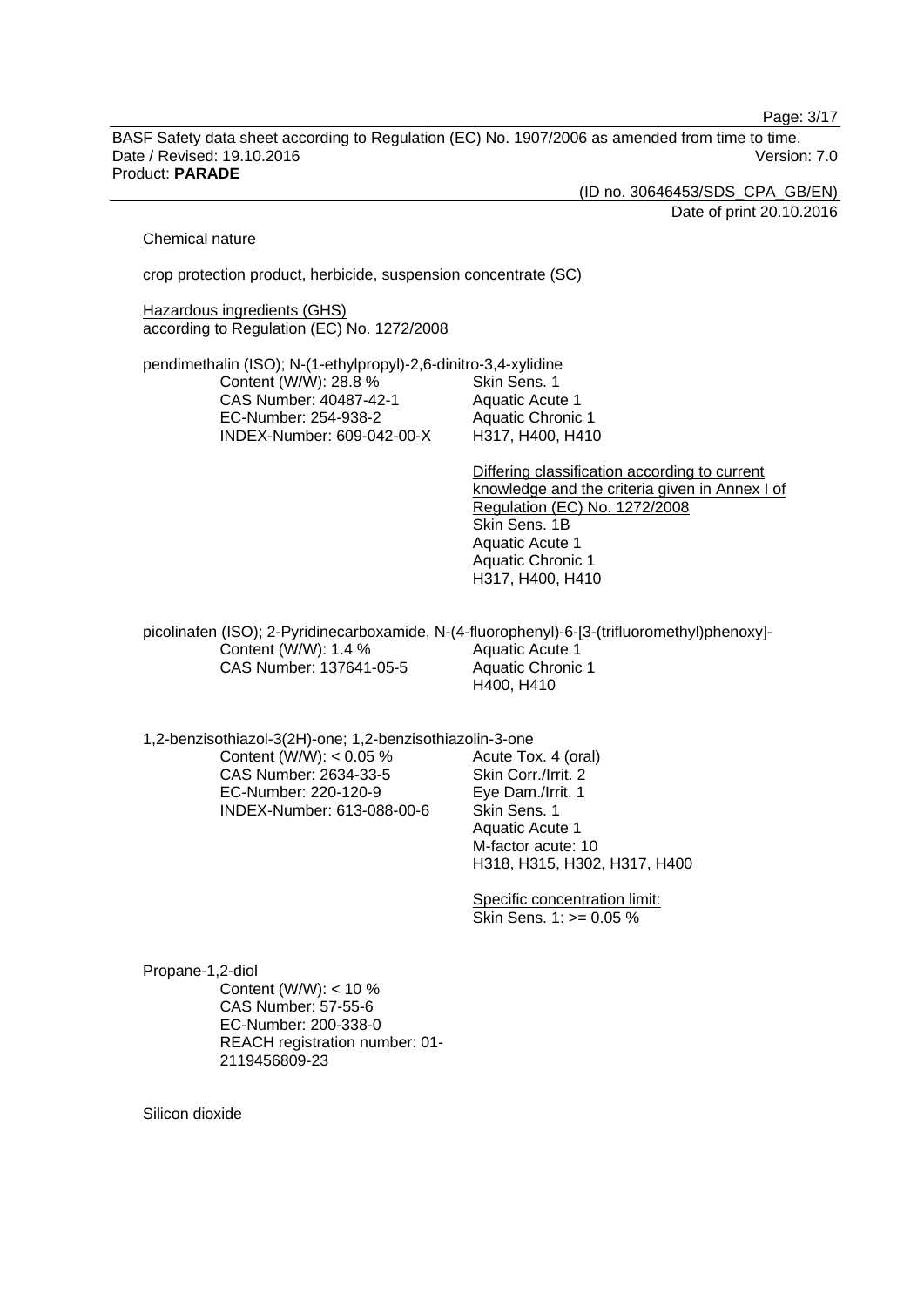Page: 4/17

BASF Safety data sheet according to Regulation (EC) No. 1907/2006 as amended from time to time. Date / Revised: 19.10.2016 Version: 7.0 Product: **PARADE** 

(ID no. 30646453/SDS\_CPA\_GB/EN)

Date of print 20.10.2016

Content (W/W):  $< 5 \%$ CAS Number: 7631-86-9 EC-Number: 231-545-4 REACH registration number: 01- 2119379499-16

For the classifications not written out in full in this section, including the hazard classes and the hazard statements, the full text is listed in section 16.

# **SECTION 4: First-Aid Measures**

# **4.1. Description of first aid measures**

Show container, label and/or safety data sheet to physician.

Remove contaminated clothing.

If inhaled: Keep patient calm, remove to fresh air, seek medical attention.

On skin contact: Wash thoroughly with soap and water.

On contact with eyes: Wash affected eyes for at least 15 minutes under running water with eyelids held open.

On ingestion: Immediately rinse mouth and then drink 200-300 ml of water, seek medical attention.

### **4.2. Most important symptoms and effects, both acute and delayed**

Symptoms: The most important known symptoms and effects are described in the labelling (see section 2) and/or in section 11.. Further important symptoms and effects are so far not known.

# **4.3. Indication of any immediate medical attention and special treatment needed**

Treatment: Treat according to symptoms (decontamination, vital functions), no known specific antidote.

# **SECTION 5: Fire-Fighting Measures**

## **5.1. Extinguishing media**

Suitable extinguishing media: water spray, carbon dioxide, foam, dry powder

### **5.2. Special hazards arising from the substance or mixture**

carbon monoxide, Hydrogen fluoride, Carbon dioxide, nitrogen oxides, sulfur oxides The substances/groups of substances mentioned can be released in case of fire.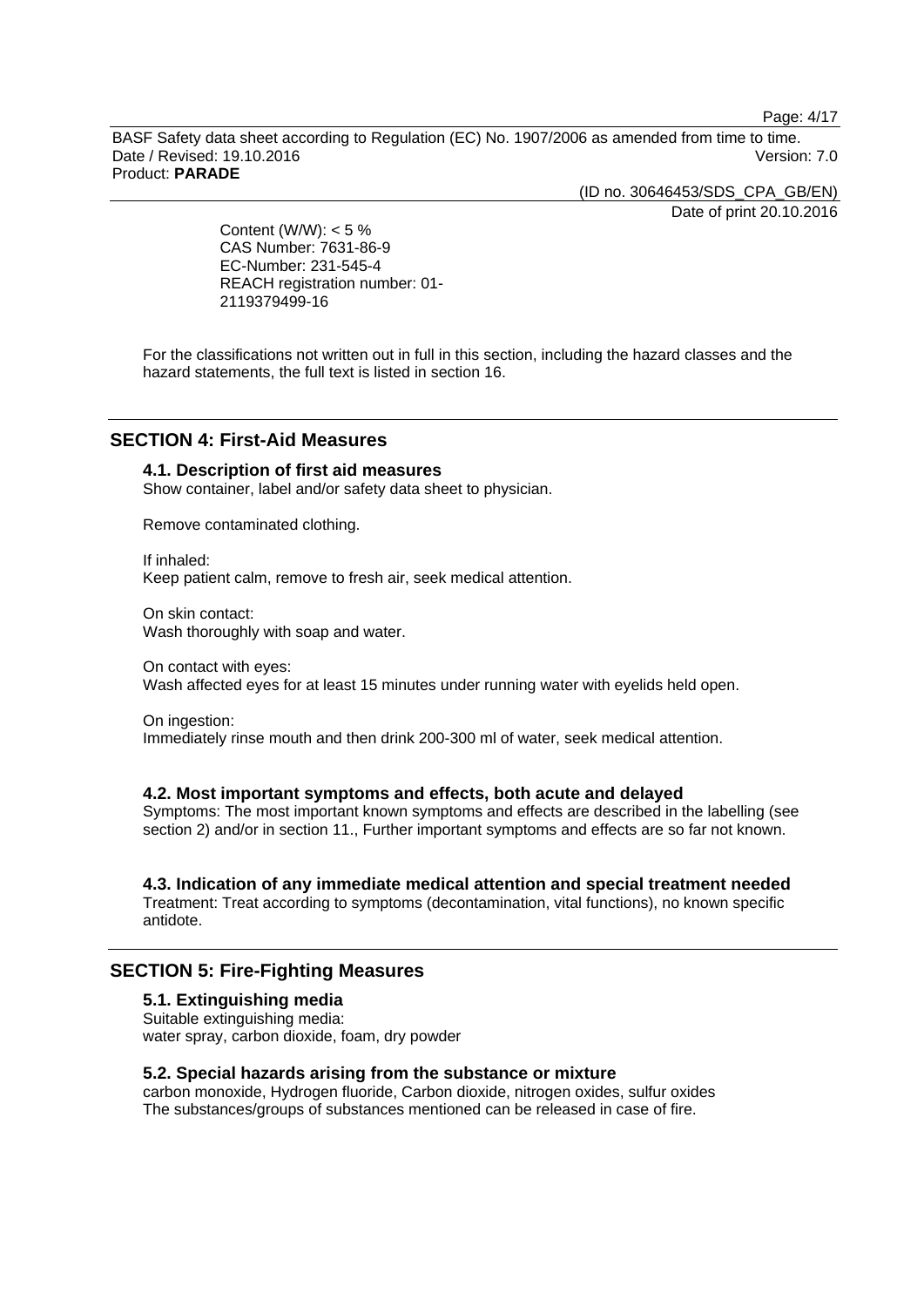Page: 5/17

BASF Safety data sheet according to Regulation (EC) No. 1907/2006 as amended from time to time. Date / Revised: 19.10.2016 Version: 7.0 Product: **PARADE** 

(ID no. 30646453/SDS\_CPA\_GB/EN)

Date of print 20.10.2016

# **5.3. Advice for fire-fighters**

Special protective equipment:

Wear self-contained breathing apparatus and chemical-protective clothing.

Further information:

Collect contaminated extinguishing water separately, do not allow to reach sewage or effluent systems. Dispose of fire debris and contaminated extinguishing water in accordance with official regulations. In case of fire and/or explosion do not breathe fumes. Keep containers cool by spraying with water if exposed to fire.

# **SECTION 6: Accidental Release Measures**

### **6.1. Personal precautions, protective equipment and emergency procedures**

Do not breathe vapour/spray. Use personal protective clothing. Avoid contact with the skin, eyes and clothing.

## **6.2. Environmental precautions**

Do not allow contamination of public drains or surface or ground waters. Inform local water plc if spillage enters drains and the Environment Agency (England & Wales), the Scottish Environmental Protection Agency (Scotland), or the Environment and Heritage Service (Northern Ireland) if it enters surface or ground waters. Keep people and animals away.

# **6.3. Methods and material for containment and cleaning up**

For small amounts: Pick up with suitable absorbent material (e.g. sand, sawdust, general-purpose binder, kieselguhr).

For large amounts: Dike spillage. Pump off product.

Dispose of absorbed material in accordance with regulations. Collect waste in suitable containers, which can be labeled and sealed. Clean contaminated floors and objects thoroughly with water and detergents, observing environmental regulations.

# **6.4. Reference to other sections**

Information regarding exposure controls/personal protection and disposal considerations can be found in section 8 and 13.

# **SECTION 7: Handling and Storage**

### **7.1. Precautions for safe handling**

No special measures necessary if stored and handled correctly. Ensure thorough ventilation of stores and work areas. When using do not eat, drink or smoke. Hands and/or face should be washed before breaks and at the end of the shift.

Protection against fire and explosion:

No special precautions necessary. The substance/product is non-combustible. Product is not explosive.

# **7.2. Conditions for safe storage, including any incompatibilities**

Segregate from foods and animal feeds.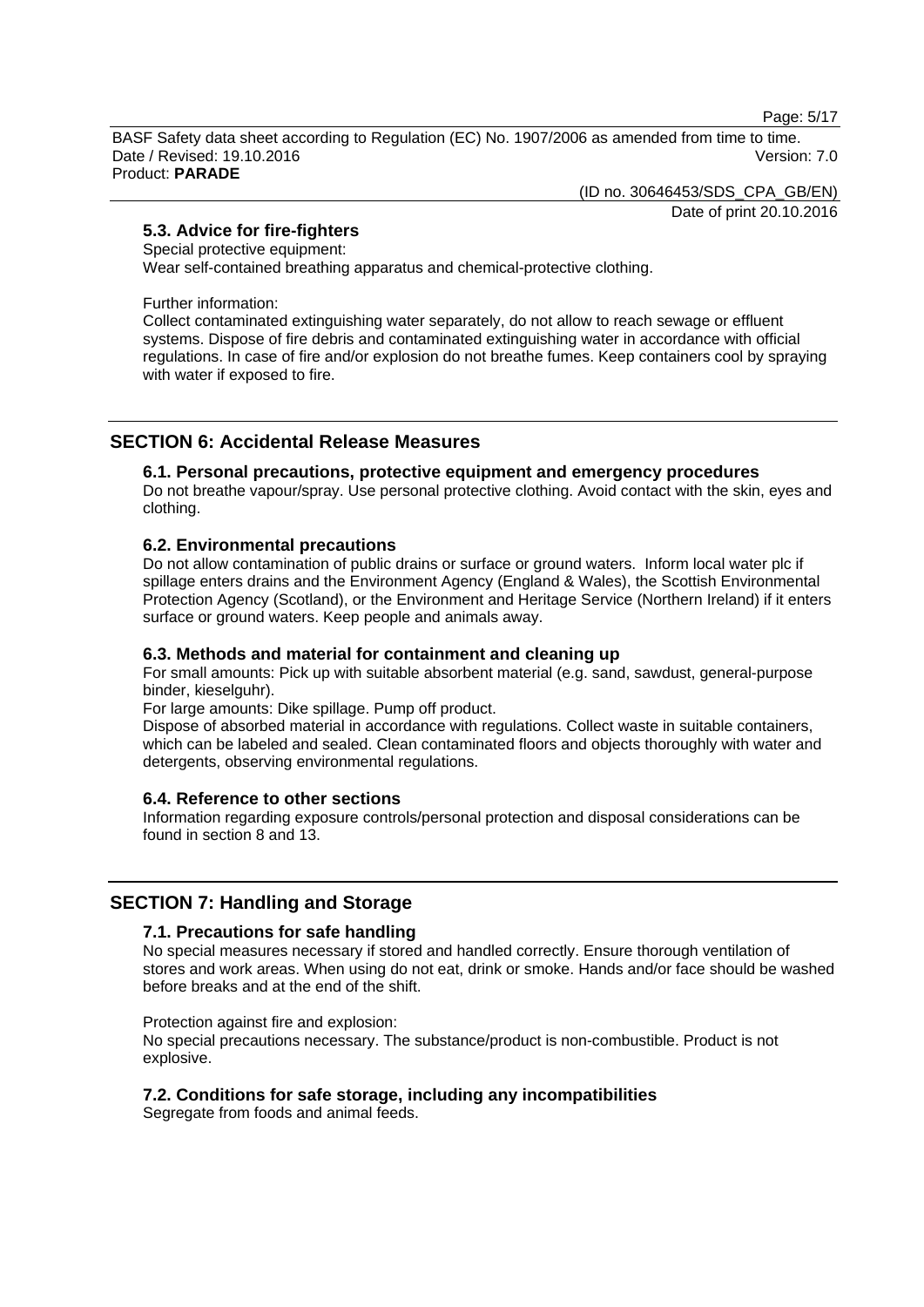Page: 6/17

BASF Safety data sheet according to Regulation (EC) No. 1907/2006 as amended from time to time. Date / Revised: 19.10.2016 Version: 7.0 Product: **PARADE** 

(ID no. 30646453/SDS\_CPA\_GB/EN)

Date of print 20.10.2016

Further information on storage conditions: Keep away from heat. Protect from direct sunlight.

Protect from temperatures below: -5 °C

Changes in the properties of the product may occur if substance/product is stored below indicated temperature for extended periods of time.

Protect from temperatures above: 35 °C

Changes in the properties of the product may occur if substance/product is stored above indicated temperature for extended periods of time.

## **7.3. Specific end use(s)**

For the relevant identified use(s) listed in Section 1 the advice mentioned in this section 7 is to be observed.

# **SECTION 8: Exposure Controls/Personal Protection**

# **8.1. Control parameters**

Components with occupational exposure limits

57-55-6: Propane-1,2-diol

 TWA value 10 mg/m3 (WEL/EH 40 (UK)), Particulate TWA value 474 mg/m3 ; 150 ppm (WEL/EH 40 (UK)), Total vapour and particulates 7631-86-9: Silicon dioxide

 TWA value 6 mg/m3 (WEL/EH 40 (UK)), Inhalable dust TWA value 2.4 mg/m3 (WEL/EH 40 (UK)), Respirable dust

Refer to the current edition of HSE Guidance Note EH40 Occupational Exposure Limits (United Kingdom). For normal use and handling refer to the product label/leaflet.

# **8.2. Exposure controls**

Personal protective equipment

Respiratory protection: Respiratory protection not required.

Hand protection:

Suitable chemical resistant safety gloves (EN 374) also with prolonged, direct contact (Recommended: Protective index 6, corresponding > 480 minutes of permeation time according to EN 374): E.g. nitrile rubber (0.4 mm), chloroprene rubber (0.5 mm), butyl rubber (0.7 mm) etc.

Eye protection: Safety glasses with side-shields (frame goggles) (e.g. EN 166)

Body protection:

Body protection must be chosen depending on activity and possible exposure, e.g. apron, protecting boots, chemical-protection suit (according to EN 14605 in case of splashes or EN ISO 13982 in case of dust).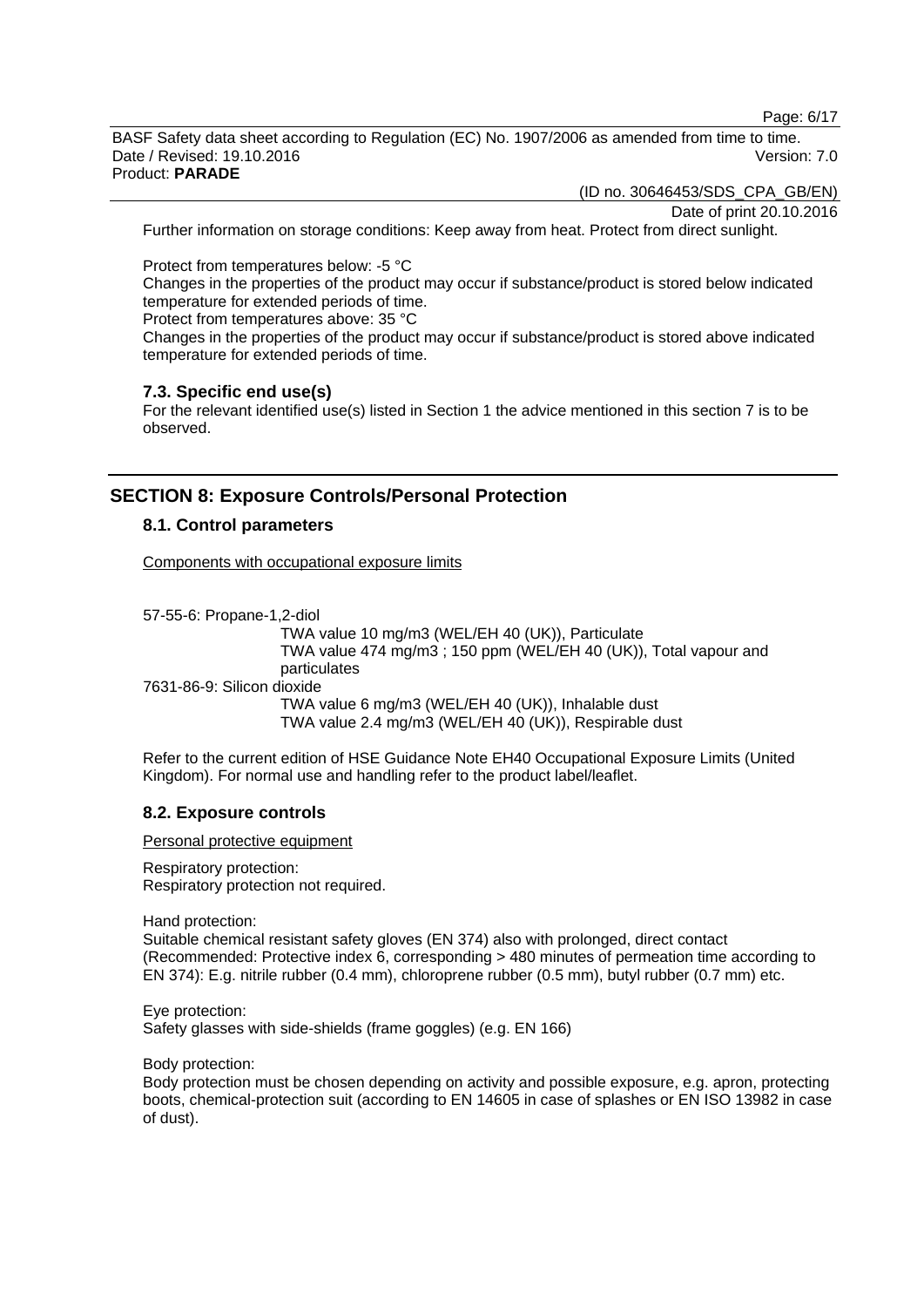Page: 7/17

BASF Safety data sheet according to Regulation (EC) No. 1907/2006 as amended from time to time. Date / Revised: 19.10.2016 Version: 7.0 Product: **PARADE** 

(ID no. 30646453/SDS\_CPA\_GB/EN)

Date of print 20.10.2016

General safety and hygiene measures

The statements on personal protective equipment in the instructions for use apply when handling crop-protection agents in final-consumer packing. Wearing of closed work clothing is recommended. Store work clothing separately. Keep away from food, drink and animal feeding stuffs.

Environmental exposure controls For information regarding environmental exposure controls, see Section 6.

# **SECTION 9: Physical and Chemical Properties**

# **9.1. Information on basic physical and chemical properties**

| Form:                             | suspension                                                                |                          |
|-----------------------------------|---------------------------------------------------------------------------|--------------------------|
| Colour:                           | orange                                                                    |                          |
| Odour:                            | faint odour, nutty, aromatic                                              |                          |
| Odour threshold:                  |                                                                           |                          |
|                                   | Not determined due to potential                                           |                          |
|                                   | health hazard by inhalation.                                              |                          |
| pH value:                         | approx. 6.5 - 8.5                                                         |                          |
|                                   | (20 °C)                                                                   |                          |
|                                   | (measured with the undiluted                                              |                          |
|                                   | substance), The product has not                                           |                          |
|                                   | been tested. The statement has been                                       |                          |
|                                   | derived from substances/products of                                       |                          |
|                                   | a similar structure or composition.                                       |                          |
| Freezing point:<br>Boiling point: | < 0 °C<br>approx. 100 °C                                                  |                          |
| Flash point:                      |                                                                           | (DIN EN 22719; ISO 2719) |
|                                   | No flash point - Measurement made                                         |                          |
|                                   | up to the boiling point.                                                  |                          |
| Evaporation rate:                 |                                                                           |                          |
|                                   | not applicable                                                            |                          |
| Flammability:                     | not flammable                                                             |                          |
| Lower explosion limit:            |                                                                           |                          |
|                                   | As a result of our experience with this                                   |                          |
|                                   | product and our knowledge of its                                          |                          |
|                                   | composition we do not expect any                                          |                          |
|                                   | hazard as long as the product is used                                     |                          |
|                                   | appropriately and in accordance with                                      |                          |
|                                   | the intended use.                                                         |                          |
| Upper explosion limit:            |                                                                           |                          |
|                                   | As a result of our experience with this                                   |                          |
|                                   | product and our knowledge of its                                          |                          |
|                                   | composition we do not expect any<br>hazard as long as the product is used |                          |
|                                   | appropriately and in accordance with                                      |                          |
|                                   | the intended use.                                                         |                          |
| Ignition temperature:             | 380 °C                                                                    | (DIN EN 14522)           |
|                                   |                                                                           |                          |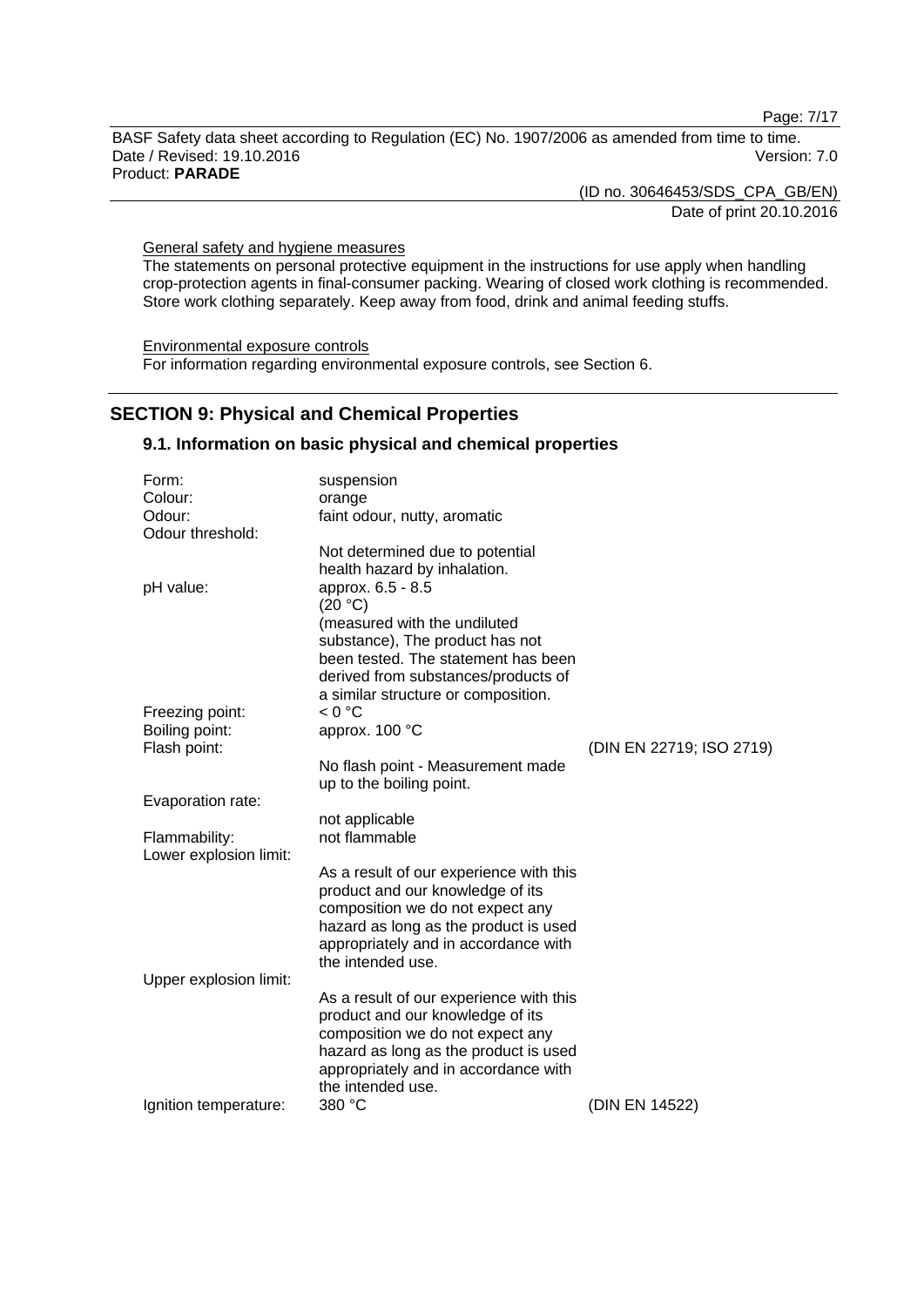Page: 8/17

BASF Safety data sheet according to Regulation (EC) No. 1907/2006 as amended from time to time. Date / Revised: 19.10.2016 Version: 7.0 Product: **PARADE** 

(ID no. 30646453/SDS\_CPA\_GB/EN)

Date of print 20.10.2016

| Vapour pressure:                                    | approx. 23 hPa                                                         |                      |
|-----------------------------------------------------|------------------------------------------------------------------------|----------------------|
|                                                     | (20 °C)                                                                |                      |
|                                                     | Information applies to the solvent.                                    |                      |
| Density:                                            | approx. 1.1 g/cm3                                                      | (OECD Guideline 109) |
|                                                     | (20 °C)                                                                |                      |
|                                                     | The product has not been tested.                                       |                      |
|                                                     | The statement has been derived from                                    |                      |
|                                                     | substances/products of a similar                                       |                      |
|                                                     | structure or composition.                                              |                      |
| Relative vapour density (air):                      |                                                                        |                      |
|                                                     | not applicable                                                         |                      |
| Solubility in water:                                | dispersible, The product has not                                       |                      |
|                                                     | been tested. The statement has been                                    |                      |
|                                                     | derived from substances/products of                                    |                      |
|                                                     | a similar structure or composition.                                    |                      |
| Partitioning coefficient n-octanol/water (log Kow): |                                                                        |                      |
|                                                     | not applicable                                                         |                      |
| Thermal decomposition: 255 °C, 630 kJ/kg,           |                                                                        |                      |
|                                                     | (onset temperature)                                                    |                      |
|                                                     | Not a substance liable to self-decomposition according to UN transport |                      |
|                                                     | regulations, class 4.1.                                                |                      |
| Viscosity, dynamic:                                 | approx. 134 mPa.s                                                      | (OECD 114)           |
|                                                     | (20 °C)                                                                |                      |
|                                                     | The product has not been tested.                                       |                      |
|                                                     | The statement has been derived from                                    |                      |
|                                                     | substances/products of a similar                                       |                      |
|                                                     | structure or composition.                                              |                      |
| Explosion hazard:                                   | not explosive                                                          |                      |
| Fire promoting properties:                          | Based on its structural properties                                     |                      |
|                                                     | the product is not classified as                                       |                      |
|                                                     | oxidizing.                                                             |                      |

# **9.2. Other information**

Other Information:

If necessary, information on other physical and chemical parameters is indicated in this section.

# **SECTION 10: Stability and Reactivity**

# **10.1. Reactivity**

No hazardous reactions if stored and handled as prescribed/indicated.

# **10.2. Chemical stability**

The product is stable if stored and handled as prescribed/indicated.

# **10.3. Possibility of hazardous reactions**

No hazardous reactions if stored and handled as prescribed/indicated.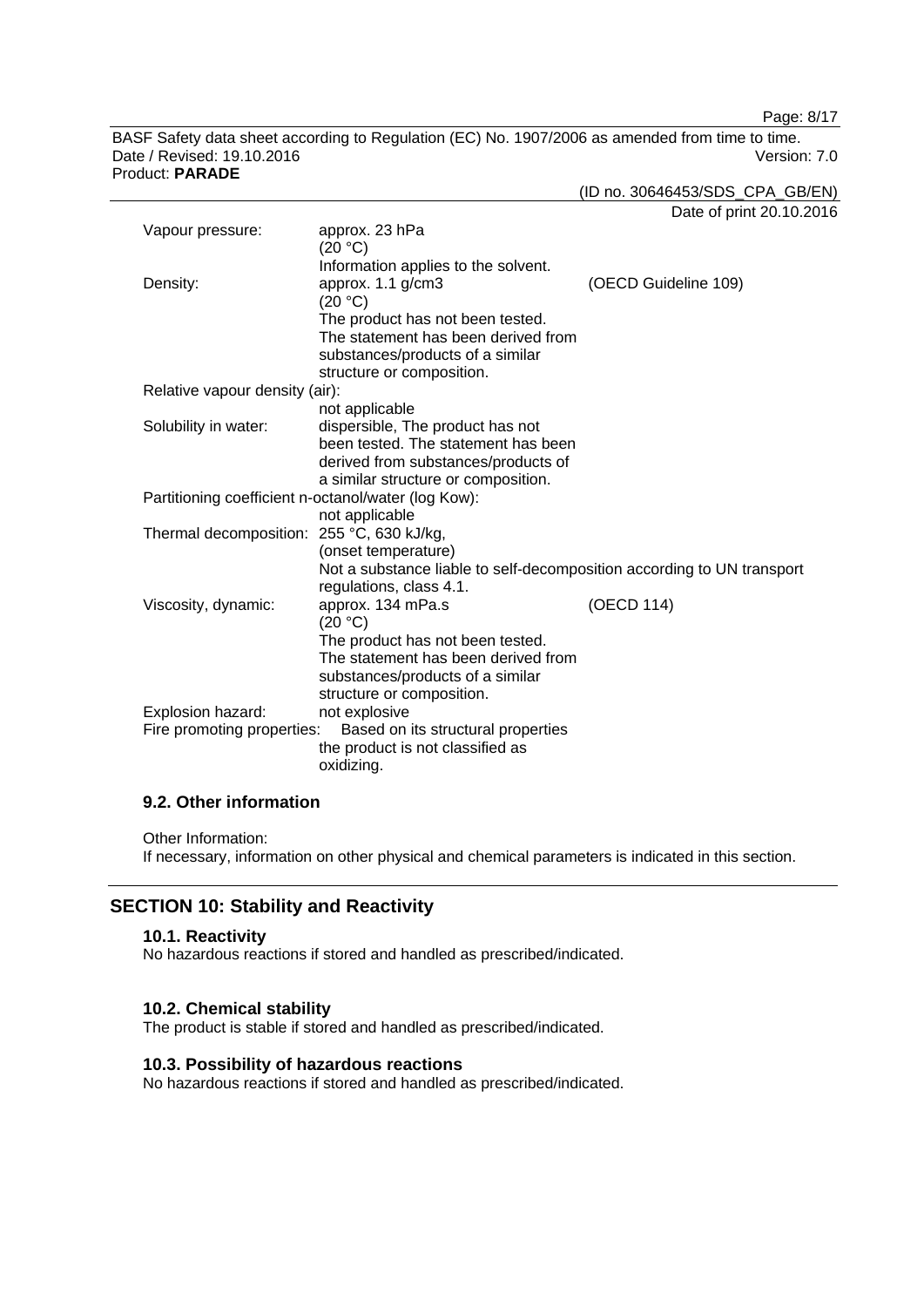Page: 9/17

BASF Safety data sheet according to Regulation (EC) No. 1907/2006 as amended from time to time. Date / Revised: 19.10.2016 Version: 7.0 Product: **PARADE** 

(ID no. 30646453/SDS\_CPA\_GB/EN)

Date of print 20.10.2016

# **10.4. Conditions to avoid**

See MSDS section 7 - Handling and storage.

### **10.5. Incompatible materials**

Substances to avoid: strong oxidizing agents, strong bases, strong acids

### **10.6. Hazardous decomposition products**

Hazardous decomposition products: No hazardous decomposition products if stored and handled as prescribed/indicated.

# **SECTION 11: Toxicological Information**

## **11.1. Information on toxicological effects**

#### Acute toxicity

Assessment of acute toxicity:

Virtually nontoxic after a single ingestion. Virtually nontoxic after a single skin contact. Virtually nontoxic by inhalation. The product has not been tested. The statement has been derived from substances/products of a similar structure or composition.

Experimental/calculated data: LD50 rat (oral): > 5,000 mg/kg (OECD Guideline 401)

LC50 rat (by inhalation): > 3.75 mg/l 4 h (OECD Guideline 403) No mortality was observed. An aerosol was tested.

LD50 rat (dermal): > 4,000 mg/kg (OECD Guideline 402) No mortality was observed.

#### **Irritation**

Assessment of irritating effects: Not irritating to the eyes. Not irritating to the skin. The product has not been tested. The statement has been derived from substances/products of a similar structure or composition.

Experimental/calculated data: Skin corrosion/irritation rabbit: non-irritant (Guideline 92/69/EEC, B.4)

Serious eye damage/irritation rabbit: non-irritant (Guideline 92/69/EEC, B.5)

### Respiratory/Skin sensitization

Assessment of sensitization:

There is no evidence of a skin-sensitizing potential. The product has not been tested. The statement has been derived from the properties of the individual components.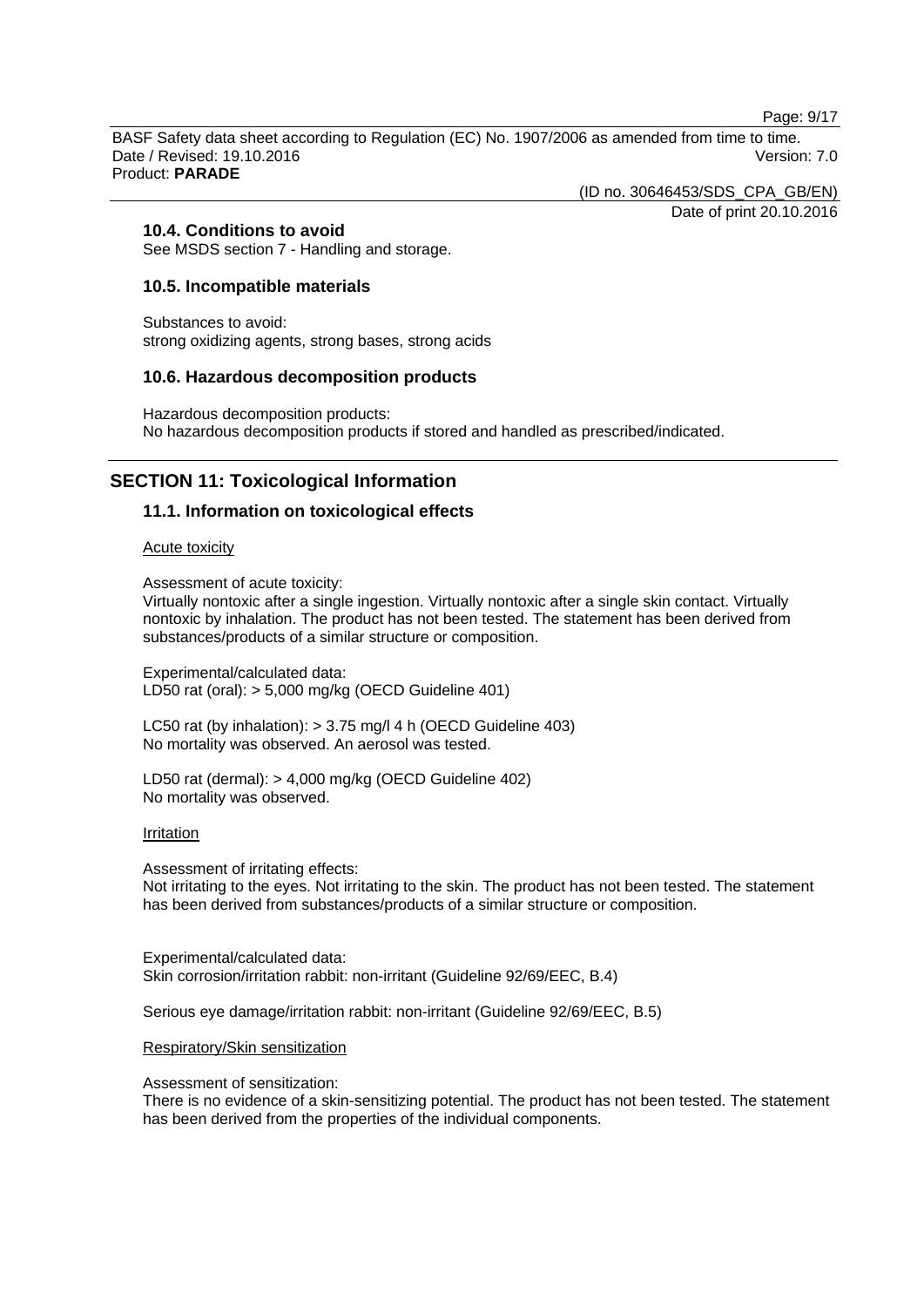Page: 10/17

BASF Safety data sheet according to Regulation (EC) No. 1907/2006 as amended from time to time. Date / Revised: 19.10.2016 **Version: 7.0** Product: **PARADE** 

(ID no. 30646453/SDS\_CPA\_GB/EN)

Date of print 20.10.2016

Experimental/calculated data:

modified Buehler test guinea pig: Skin sensitizing effects were not observed in animal studies. (Guideline 92/69/EEC, B.6)

Germ cell mutagenicity

#### Assessment of mutagenicity:

The product has not been tested. The statement has been derived from the properties of the individual components. Mutagenicity tests revealed no genotoxic potential.

#### **Carcinogenicity**

Assessment of carcinogenicity:

The product has not been tested. The statement has been derived from the properties of the individual components.

#### *Information on: pendimethalin (ISO); N-(1-ethylpropyl)-2,6-dinitro-3,4-xylidine Assessment of carcinogenicity:*

*In long-term studies in rats the substance induced thyroid tumors. The effect is caused by an animal specific mechanism that has no human counter part. In long-term studies in mice in which the substance was given by feed, a carcinogenic effect was not observed.*  ----------------------------------

#### Reproductive toxicity

Assessment of reproduction toxicity:

The product has not been tested. The statement has been derived from the properties of the individual components. The results of animal studies gave no indication of a fertility impairing effect.

### Developmental toxicity

#### Assessment of teratogenicity:

The product has not been tested. The statement has been derived from the properties of the individual components. Animal studies gave no indication of a developmental toxic effect at doses that were not toxic to the parental animals.

### Specific target organ toxicity (single exposure)

#### Assessment of STOT single:

Based on the available information there is no specific target organ toxicity to be expected after a single exposure.

Remarks: The product has not been tested. The statement has been derived from the properties of the individual components.

### Repeated dose toxicity and Specific target organ toxicity (repeated exposure)

#### Assessment of repeated dose toxicity:

The product has not been tested. The statement has been derived from the properties of the individual components.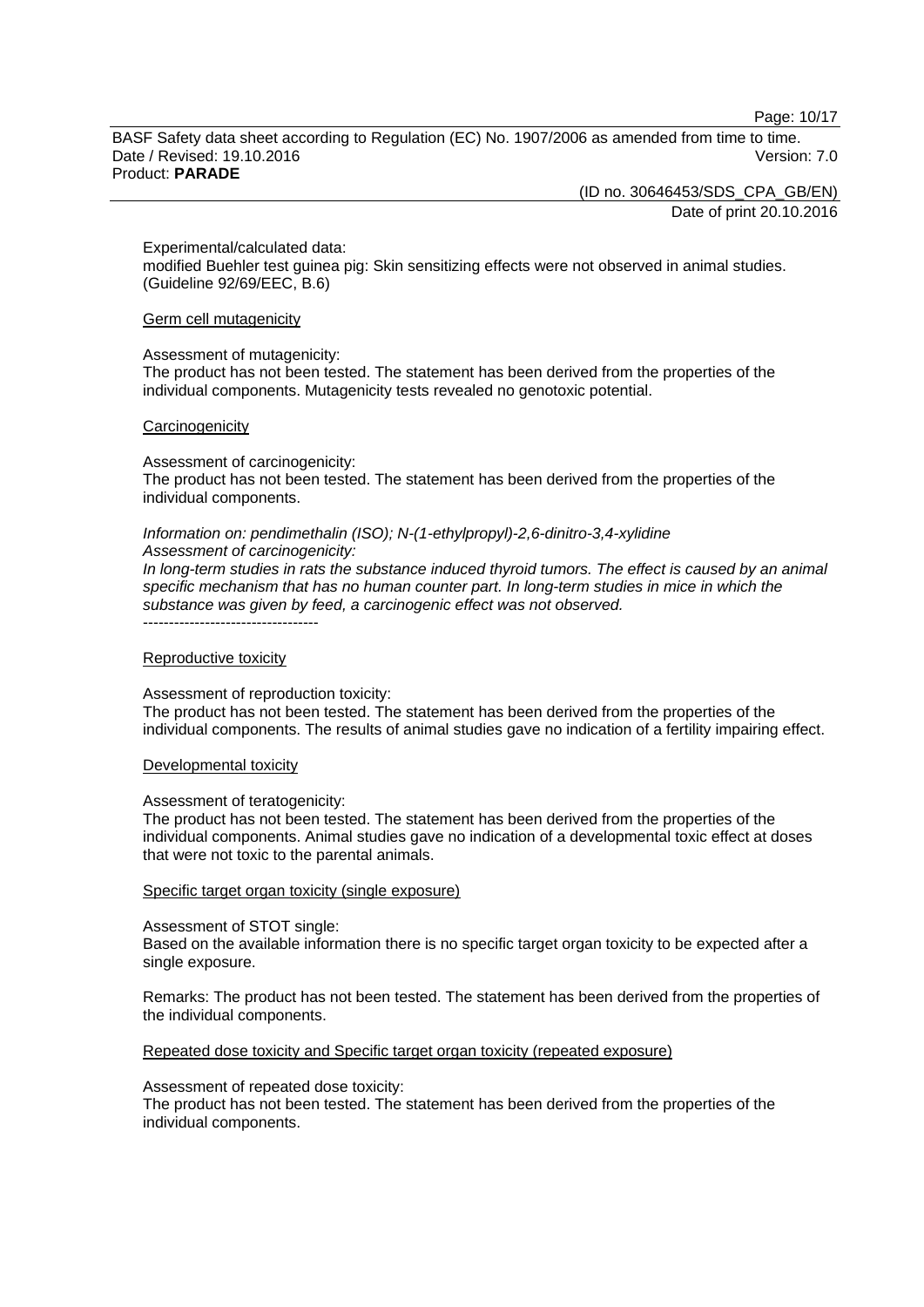Page: 11/17

BASF Safety data sheet according to Regulation (EC) No. 1907/2006 as amended from time to time. Date / Revised: 19.10.2016 **Version: 7.0** Product: **PARADE** 

> (ID no. 30646453/SDS\_CPA\_GB/EN) Date of print 20.10.2016

*Information on: pendimethalin (ISO); N-(1-ethylpropyl)-2,6-dinitro-3,4-xylidine Assessment of repeated dose toxicity: No substance-specific organtoxicity was observed after repeated administration to animals. Adaptive effects were observed after repeated exposure in animal studies.* 

*Information on: picolinafen (ISO); 2-Pyridinecarboxamide, N-(4-fluorophenyl)-6-[3- (trifluoromethyl)phenoxy]- Assessment of repeated dose toxicity: Repeated exposure to large quantities may affect certain organs.* 

*Information on: Silicon dioxide Assessment of repeated dose toxicity: Repeated inhalative uptake of particles/dust reaching the alveoli may cause damage to the lungs.*  -----------------------------------

#### Aspiration hazard

No aspiration hazard expected. The product has not been tested. The statement has been derived from the properties of the individual components.

#### Other relevant toxicity information

Misuse can be harmful to health.

# **SECTION 12: Ecological Information**

## **12.1. Toxicity**

Assessment of aquatic toxicity: Very toxic to aquatic life with long lasting effects. The product has not been tested. The statement has been derived from substances/products of a similar structure or composition.

Toxicity to fish:

LC50 (96 h) 4.08 mg/l, Oncorhynchus mykiss (OPP 72-1 (EPA-Guideline), Flow through.) The product has not been tested. The statement has been derived from substances/products of a similar structure or composition.

Aquatic invertebrates: EC50 (48 h) 9.81 mg/l, Daphnia magna (OPP 72-2 (EPA-guideline), static) The product has not been tested. The statement has been derived from substances/products of a similar structure or composition.

Aquatic plants: EC50 (72 h) 0.0299 mg/l (growth rate), Selenastrum capricornutum (OECD Guideline 201, static)

No observed effect concentration (72 h) 0.0017 mg/l, Selenastrum capricornutum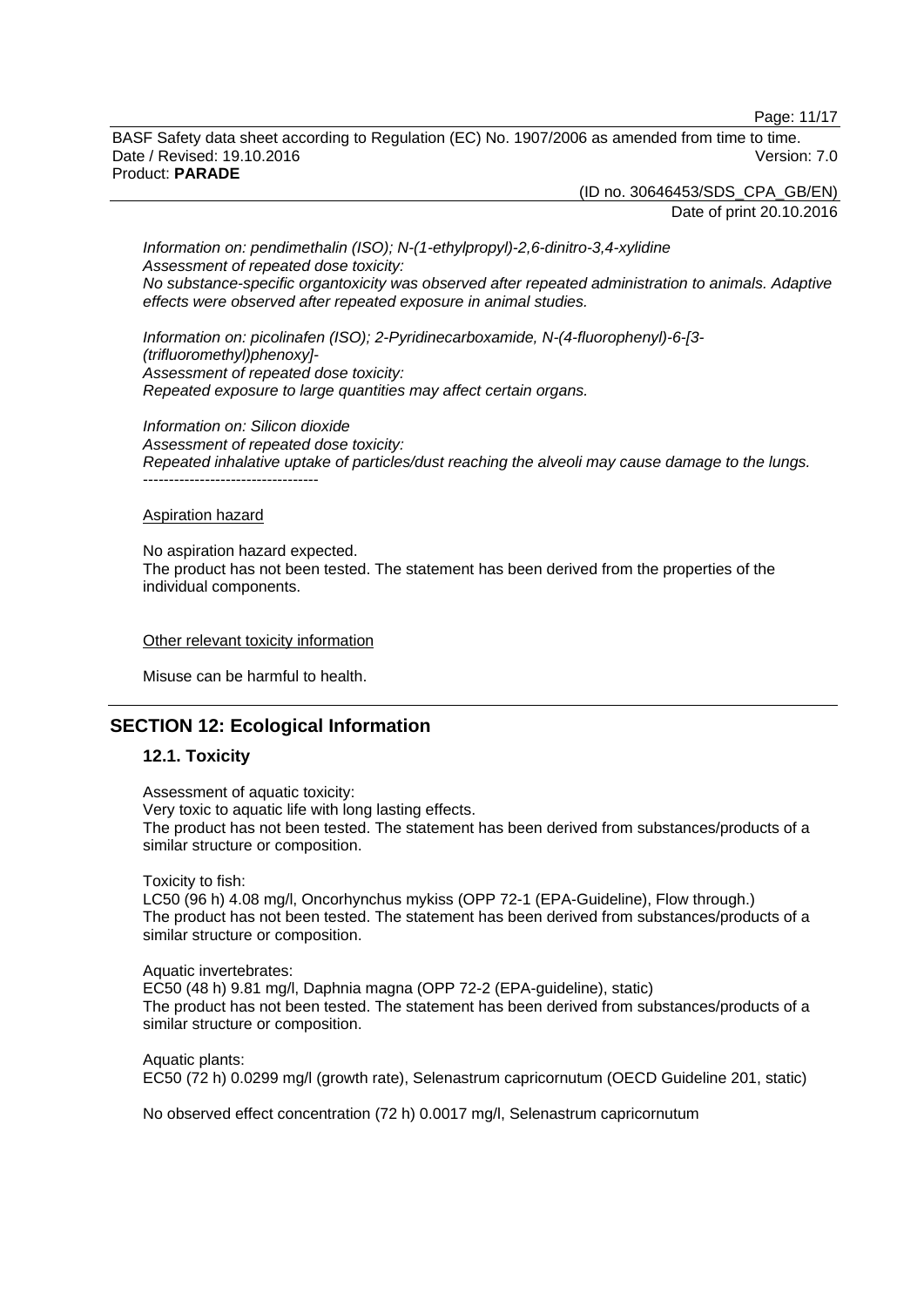Page: 12/17

BASF Safety data sheet according to Regulation (EC) No. 1907/2006 as amended from time to time. Date / Revised: 19.10.2016 **Version: 7.0** Product: **PARADE** 

(ID no. 30646453/SDS\_CPA\_GB/EN)

Date of print 20.10.2016

Chronic toxicity to fish:

No observed effect concentration (28 d) 0.486 mg/l, Oncorhynchus mykiss The product has not been tested. The statement has been derived from substances/products of a similar structure or composition.

Chronic toxicity to aquatic invertebrates: No observed effect concentration (21 d) 0.00881 mg/l, Daphnia magna

# **12.2. Persistence and degradability**

Assessment biodegradation and elimination (H2O): The product has not been tested. The statement has been derived from the properties of the individual components.

*Information on: pendimethalin (ISO); N-(1-ethylpropyl)-2,6-dinitro-3,4-xylidine Assessment biodegradation and elimination (H2O): Not readily biodegradable (by OECD criteria).* 

*Information on: picolinafen (ISO); 2-Pyridinecarboxamide, N-(4-fluorophenyl)-6-[3- (trifluoromethyl)phenoxy]- Assessment biodegradation and elimination (H2O): Not readily biodegradable (by OECD criteria).*  ----------------------------------

# **12.3. Bioaccumulative potential**

Assessment bioaccumulation potential: The product has not been tested. The statement has been derived from the properties of the individual components.

*Information on: pendimethalin (ISO); N-(1-ethylpropyl)-2,6-dinitro-3,4-xylidine Bioaccumulation potential: Bioconcentration factor: 5,100 Based on a weight of evidence, the compound will not bioaccumulate.* 

*Information on: picolinafen (ISO); 2-Pyridinecarboxamide, N-(4-fluorophenyl)-6-[3- (trifluoromethyl)phenoxy]- Bioaccumulation potential: Bioconcentration factor: 580 Accumulation in organisms is not to be expected.*  ----------------------------------

# **12.4. Mobility in soil**

Assessment transport between environmental compartments: Adsorption in soil: The product has not been tested. The statement has been derived from the properties of the individual components.

*Information on: pendimethalin (ISO); N-(1-ethylpropyl)-2,6-dinitro-3,4-xylidine Assessment transport between environmental compartments:*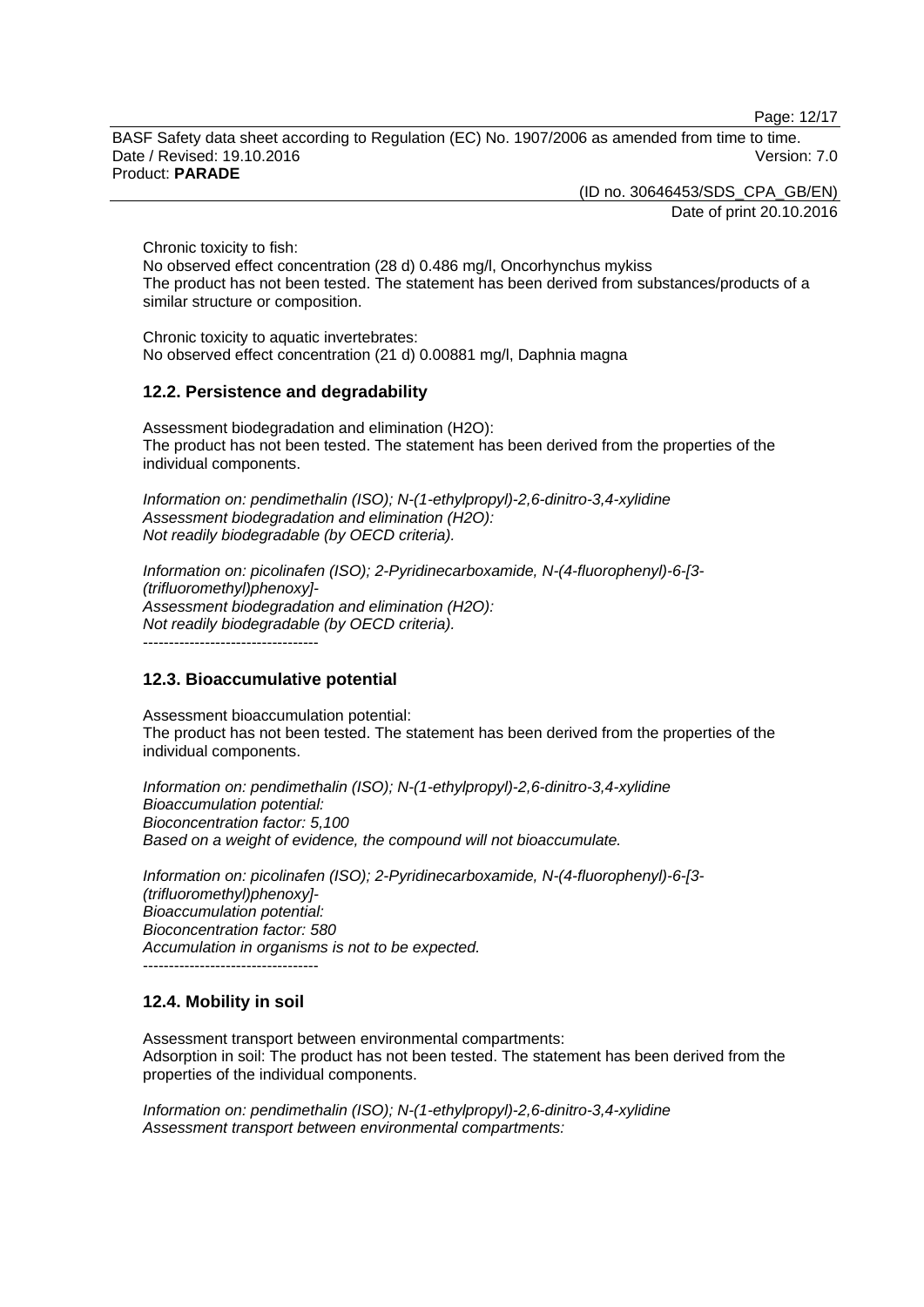Page: 13/17

BASF Safety data sheet according to Regulation (EC) No. 1907/2006 as amended from time to time. Date / Revised: 19.10.2016 Version: 7.0 Product: **PARADE** 

(ID no. 30646453/SDS\_CPA\_GB/EN)

Date of print 20.10.2016

*Volatility: The substance will slowly evaporate into the atmosphere from the water surface. Adsorption in soil: Following exposure to soil, adsorption to solid soil particles is probable, therefore contamination of groundwater is not expected.*

*Information on: picolinafen (ISO); 2-Pyridinecarboxamide, N-(4-fluorophenyl)-6-[3- (trifluoromethyl)phenoxy]- Assessment transport between environmental compartments: Adsorption in soil: Following exposure to soil, adsorption to solid soil particles is probable, therefore contamination of groundwater is not expected.*  $-$ 

# **12.5. Results of PBT and vPvB assessment**

The product does not contain a substance fulfilling the PBT (persistent/bioaccumulative/toxic) criteria or the vPvB (very persistent/very bioaccumulative) criteria.

# **12.6. Other adverse effects**

The product does not contain substances that are listed in Regulation (EC) 1005/2009 on substances that deplete the ozone layer.

# **12.7. Additional information**

Other ecotoxicological advice: Do not discharge product into the environment without control.

# **SECTION 13: Disposal Considerations**

# **13.1. Waste treatment methods**

Must be disposed of or incinerated in accordance with local regulations.

The UK Environmental Protection (Duty of Care) Regulations (EP) and amendments should be noted (United Kingdom).

This product and any uncleaned containers must be disposed of as hazardous waste in accordance with the 2005 Hazardous Waste Regulations and amendments (United Kingdom)

Contaminated packaging: Contaminated packaging should be emptied as far as possible and disposed of in the same manner as the substance/product.

# **SECTION 14: Transport Information**

# **Land transport**

ADR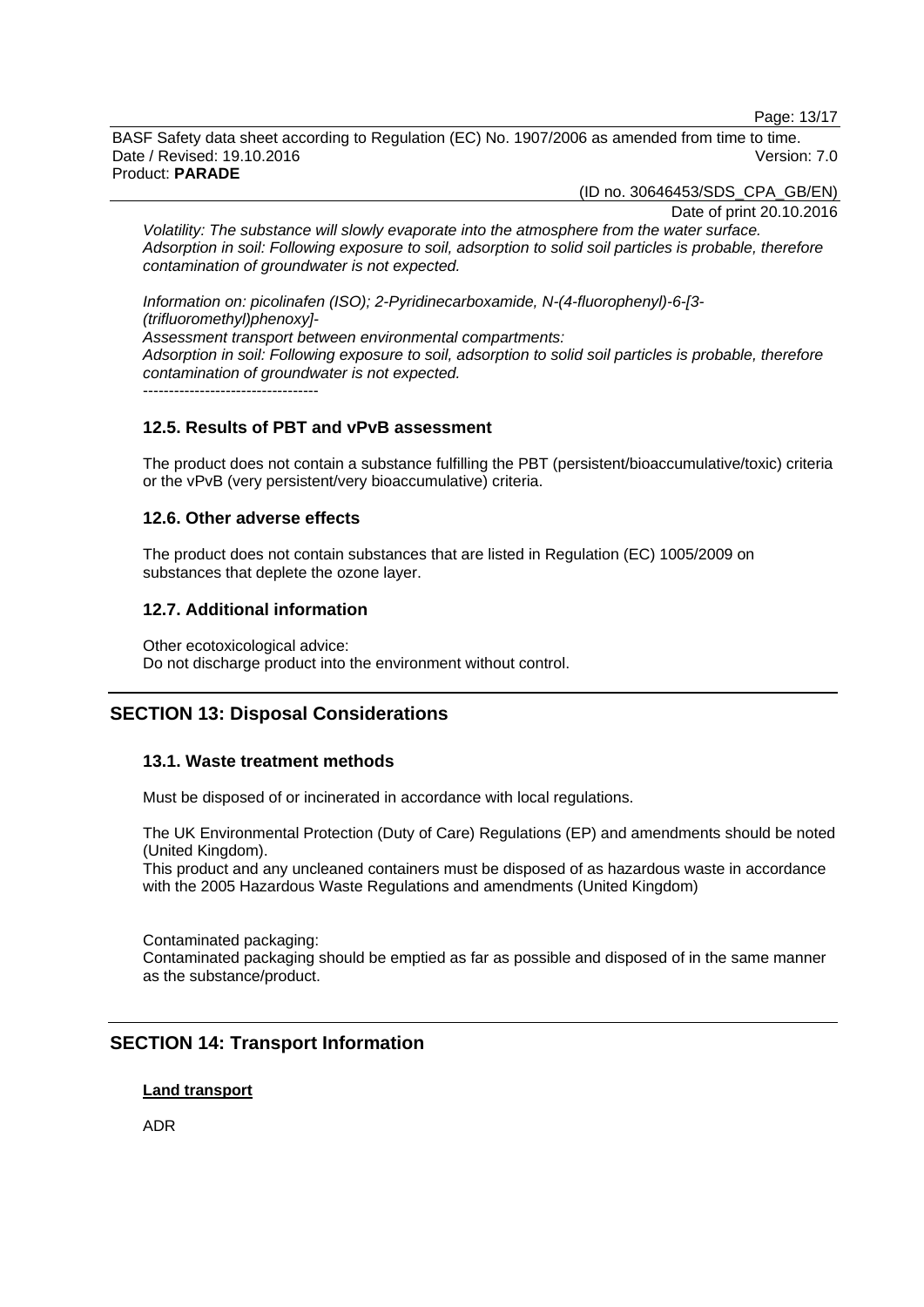Page: 14/17

BASF Safety data sheet according to Regulation (EC) No. 1907/2006 as amended from time to time. Date / Revised: 19.10.2016 Version: 7.0 Product: **PARADE** 

(ID no. 30646453/SDS\_CPA\_GB/EN)

| Date of print 20.10.2016 |  |
|--------------------------|--|
|--------------------------|--|

| UN number<br>UN proper shipping name:                                                                       | <b>UN3082</b><br>ENVIRONMENTALLY HAZARDOUS SUBSTANCE, LIQUID,<br>N.O.S. (contains PENDIMETHALIN)  |
|-------------------------------------------------------------------------------------------------------------|---------------------------------------------------------------------------------------------------|
| Transport hazard class(es):<br>Packing group:<br>Environmental hazards:<br>Special precautions for          | 9, EHSM<br>III<br>yes<br>Tunnel code: E                                                           |
| user:                                                                                                       |                                                                                                   |
| <b>RID</b>                                                                                                  |                                                                                                   |
| UN number<br>UN proper shipping name:                                                                       | <b>UN3082</b><br>ENVIRONMENTALLY HAZARDOUS SUBSTANCE, LIQUID,<br>N.O.S. (contains PENDIMETHALIN)  |
| Transport hazard class(es):<br>Packing group:<br>Environmental hazards:<br>Special precautions for<br>user: | 9, EHSM<br>III<br>yes<br>None known                                                               |
| <b>Inland waterway transport</b><br><b>ADN</b>                                                              |                                                                                                   |
| UN number<br>UN proper shipping name:                                                                       | <b>UN3082</b><br>ENVIRONMENTALLY HAZARDOUS SUBSTANCE, LIQUID,<br>N.O.S. (contains PENDIMETHALIN)  |
| Transport hazard class(es):<br>Packing group:<br>Environmental hazards:<br>Special precautions for<br>user: | 9, EHSM<br>Ш<br>yes<br>None known                                                                 |
| <b>Transport in inland waterway vessel</b><br>Not evaluated                                                 |                                                                                                   |
| <u>Sea transport</u>                                                                                        |                                                                                                   |
| IMDG                                                                                                        |                                                                                                   |
| UN number:<br>UN proper shipping name:                                                                      | <b>UN 3082</b><br>ENVIRONMENTALLY HAZARDOUS SUBSTANCE, LIQUID,<br>N.O.S. (contains PENDIMETHALIN) |
| Transport hazard class(es):<br>Packing group:<br>Environmental hazards:                                     | 9, EHSM<br>Ш<br>yes<br>Marine pollutant: YES                                                      |
| Special precautions for<br>user:                                                                            | None known                                                                                        |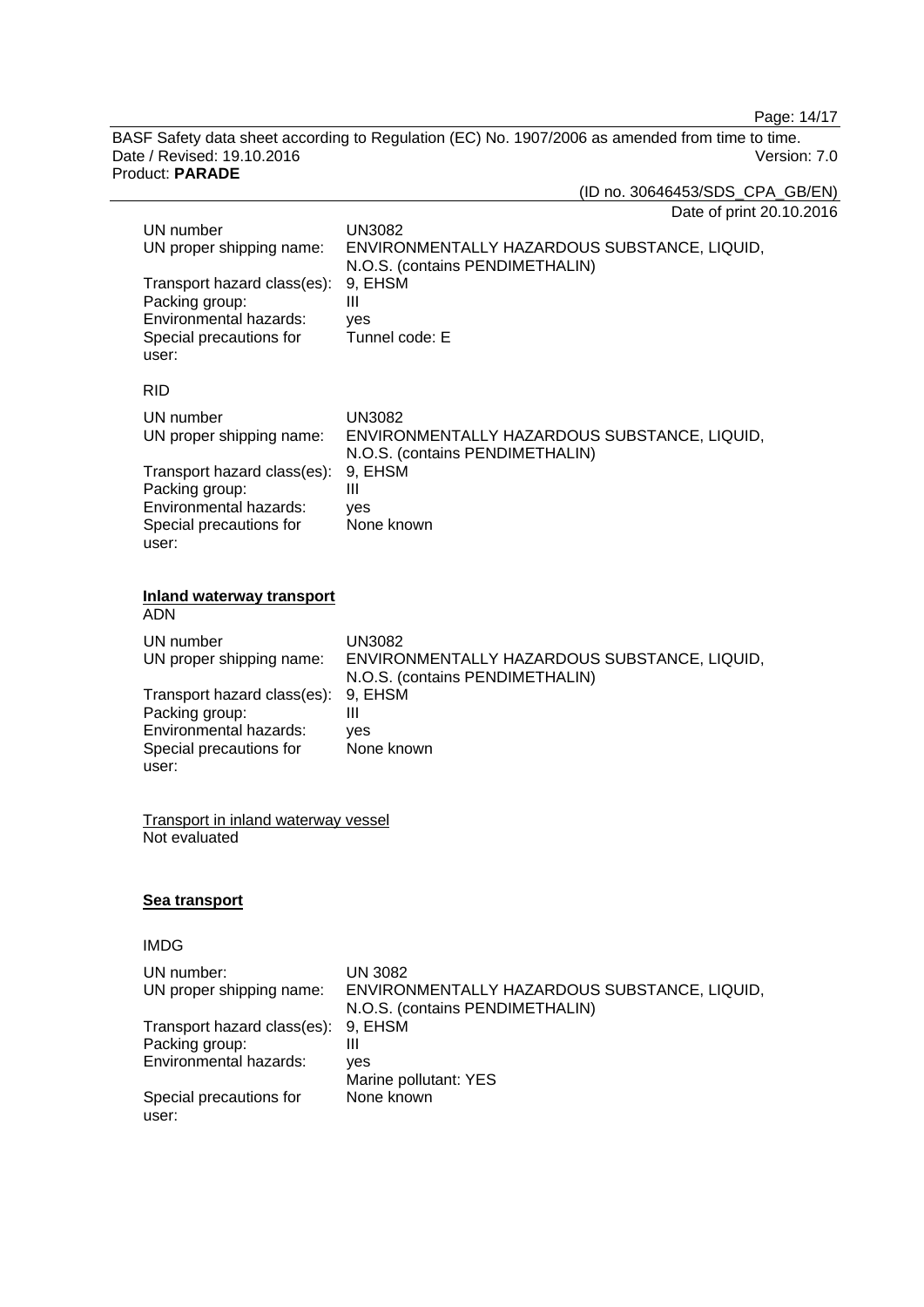Page: 15/17

BASF Safety data sheet according to Regulation (EC) No. 1907/2006 as amended from time to time. Date / Revised: 19.10.2016 **Version: 7.0** Product: **PARADE** 

(ID no. 30646453/SDS\_CPA\_GB/EN)

Date of print 20.10.2016

## **Air transport**

### IATA/ICAO

| UN number:                          | UN 3082                                                                         |
|-------------------------------------|---------------------------------------------------------------------------------|
| UN proper shipping name:            | ENVIRONMENTALLY HAZARDOUS SUBSTANCE, LIQUID,<br>N.O.S. (contains PENDIMETHALIN) |
| Transport hazard class(es): 9, EHSM |                                                                                 |
| Packing group:                      | Ш                                                                               |
| Environmental hazards:              | ves                                                                             |
| Special precautions for<br>user:    | None known                                                                      |

### **14.1. UN number**

See corresponding entries for "UN number" for the respective regulations in the tables above.

### **14.2. UN proper shipping name**

See corresponding entries for "UN proper shipping name" for the respective regulations in the tables above.

## **14.3. Transport hazard class(es)**

See corresponding entries for "Transport hazard class(es)" for the respective regulations in the tables above.

# **14.4. Packing group**

See corresponding entries for "Packing group" for the respective regulations in the tables above.

### **14.5. Environmental hazards**

See corresponding entries for "Environmental hazards" for the respective regulations in the tables above.

### **14.6. Special precautions for user**

See corresponding entries for "Special precautions for user" for the respective regulations in the tables above.

## **14.7. Transport in bulk according to Annex II of MARPOL and the IBC Code**

| Regulation:         | Not evaluated |
|---------------------|---------------|
| Shipment approved:  | Not evaluated |
| Pollution name:     | Not evaluated |
| Pollution category: | Not evaluated |
| Ship Type:          | Not evaluated |

### **Further information**

This product is subject to the most recent edition of "The Carriage of Dangerous Goods and Use of Transportable Pressure Equipment Regulations" and their amendments (United Kingdom).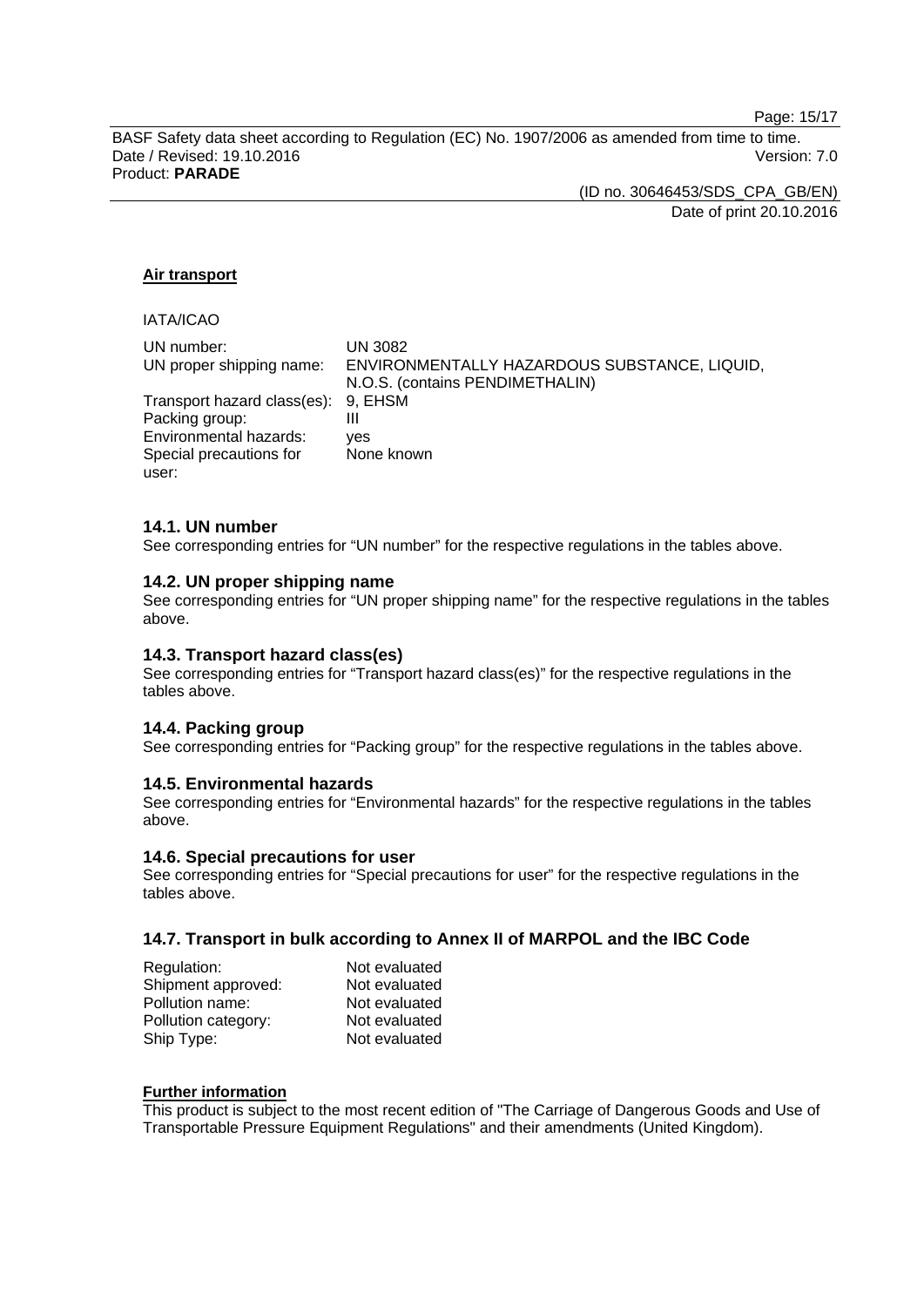Page: 16/17

BASF Safety data sheet according to Regulation (EC) No. 1907/2006 as amended from time to time. Date / Revised: 19.10.2016 Version: 7.0 Product: **PARADE** 

> (ID no. 30646453/SDS\_CPA\_GB/EN) Date of print 20.10.2016

# **SECTION 15: Regulatory Information**

# **15.1. Safety, health and environmental regulations/legislation specific for the substance or mixture**

This product is classified under the European CLP Regulation.

The data should be considered when making any assessment under the Control of Substances Hazardous to Health Regulations (COSHH), and related guidance, for example, 'COSHH Essentials' (United Kingdom).

This product may be subject to the Control of Major Accident Hazards Regulations (COMAH), and amendments if specific threshold tonnages are exceeded (United Kingdom).

### **15.2. Chemical Safety Assessment**

Advice on product handling can be found in sections 7 and 8 of this safety data sheet.

# **SECTION 16: Other Information**

For proper and safe use of this product, please refer to the approval conditions laid down on the product label.

Full text of the classifications, including the hazard classes and the hazard statements, if mentioned in section 2 or 3:

| Aquatic Acute     | Hazardous to the aquatic environment - acute                        |
|-------------------|---------------------------------------------------------------------|
| Aquatic Chronic   | Hazardous to the aquatic environment - chronic                      |
| Skin Sens.        | Skin sensitization                                                  |
| Acute Tox.        | Acute toxicity                                                      |
| Skin Corr./Irrit. | Skin corrosion/irritation                                           |
| Eye Dam./Irrit.   | Serious eye damage/eye irritation                                   |
| H410              | Very toxic to aquatic life with long lasting effects.               |
| EUH401            | To avoid risks to human health and the environment, comply with the |
|                   | instructions for use.                                               |
| H317              | May cause an allergic skin reaction.                                |
| H400              | Very toxic to aquatic life.                                         |
| H318              | Causes serious eye damage.                                          |
| H315              | Causes skin irritation.                                             |
| H302              | Harmful if swallowed.                                               |

If you have any queries relating to this MSDS, it's contents or any other product safety related questions, please write to the following e-mail address: product-safety-north@basf.com

The data contained in this safety data sheet are based on our current knowledge and experience and describe the product only with regard to safety requirements. This safety data sheet is neither a Certificate of Analysis (CoA) nor technical data sheet and shall not be mistaken for a specification agreement. Identified uses in this safety data sheet do neither represent an agreement on the corresponding contractual quality of the substance/mixture nor a contractually designated use. It is the